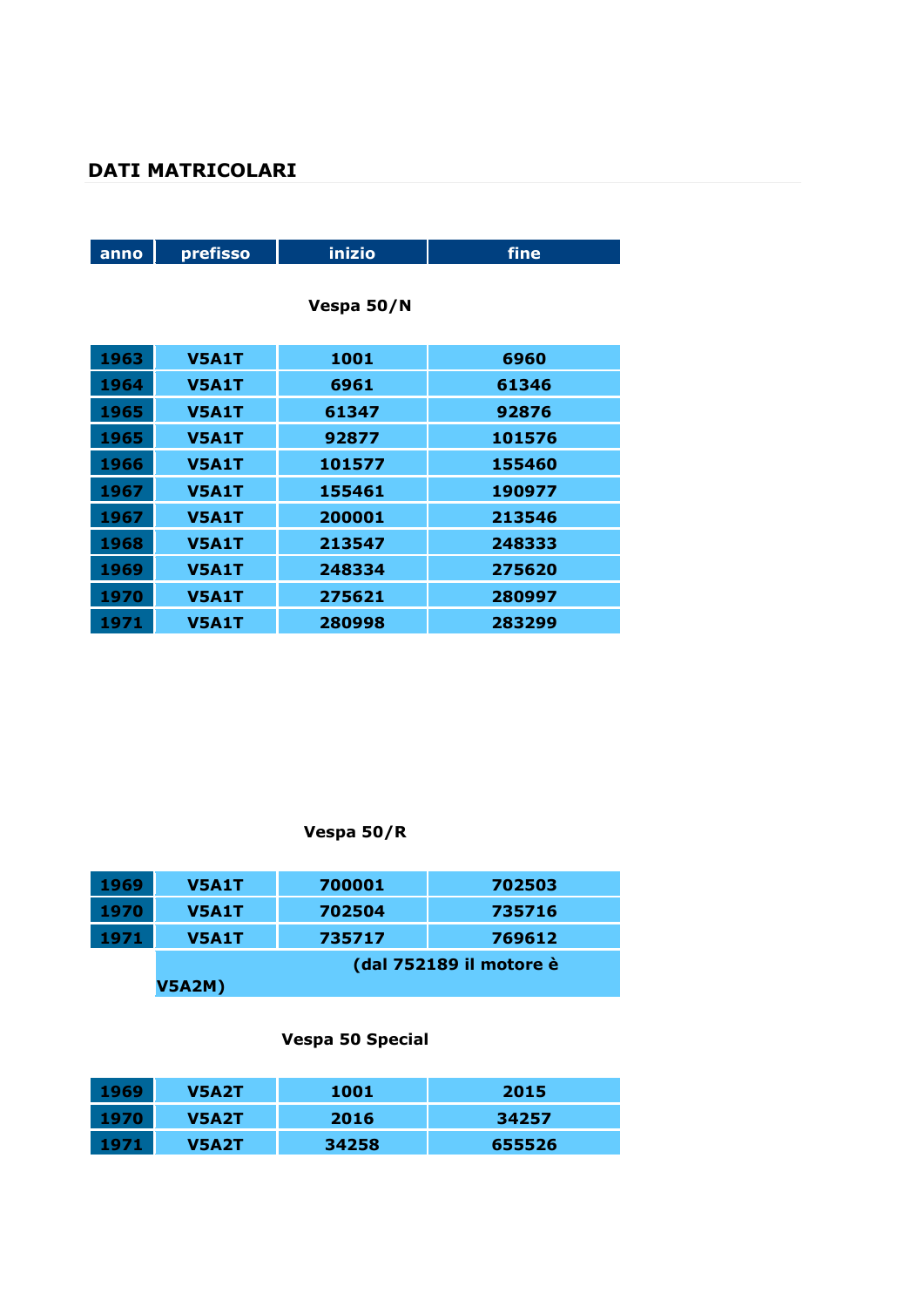#### **Vespa 50 Elestart**

| 1969 | V5A3T | 1001 | 1020 |
|------|-------|------|------|
| 1970 | V5A3T | 1021 | 3696 |
| 1971 | V5A3T | 3697 | 4833 |

### **Vespa 50/S**

| 1963 | <b>V5SA1T</b> | 1101  | 2104  |
|------|---------------|-------|-------|
| 1964 | <b>V5SA1T</b> | 2105  | 10479 |
| 1965 | <b>V5SA1T</b> | 10480 | 15001 |
| 1966 | <b>V5SA1T</b> | 15002 | 15324 |
| 1966 | <b>V5SA1T</b> | 15325 | 20424 |
| 1967 | <b>V5SA1T</b> | 20425 | 30964 |
| 1968 | <b>V5SA1T</b> | 30965 | 31000 |
| 1968 | <b>V5SA1T</b> | 31001 | 35604 |
| 1969 | <b>V5SA1T</b> | 35605 | 40250 |
| 1970 | <b>V5SA1T</b> | 40251 | 45599 |
| 1971 | <b>V5SA1T</b> | 45600 | 48980 |

### **Vespa 50 Super Sprint**

| 1965 | <b>V5SS1T</b> | <b>1001</b> | 1192 |
|------|---------------|-------------|------|
| 1966 | <b>V5SS1T</b> | 1193        | 2207 |
| 1967 | <b>V5SS1T</b> | 2208        | 2397 |
| 1968 | <b>V5SS1T</b> | 2398        | 2793 |
| 1969 | <b>V5SS1T</b> | 2794        | 3089 |
| 1970 | <b>V5SS1T</b> | 3090        | 3422 |
| 1971 | <b>V5SS1T</b> | 3423        | 3525 |

### **Vespa 50 Sprinter 50SR**

| - 1971 | <b>V5SS2T</b> | 4001 | 4160 |
|--------|---------------|------|------|
|        |               |      |      |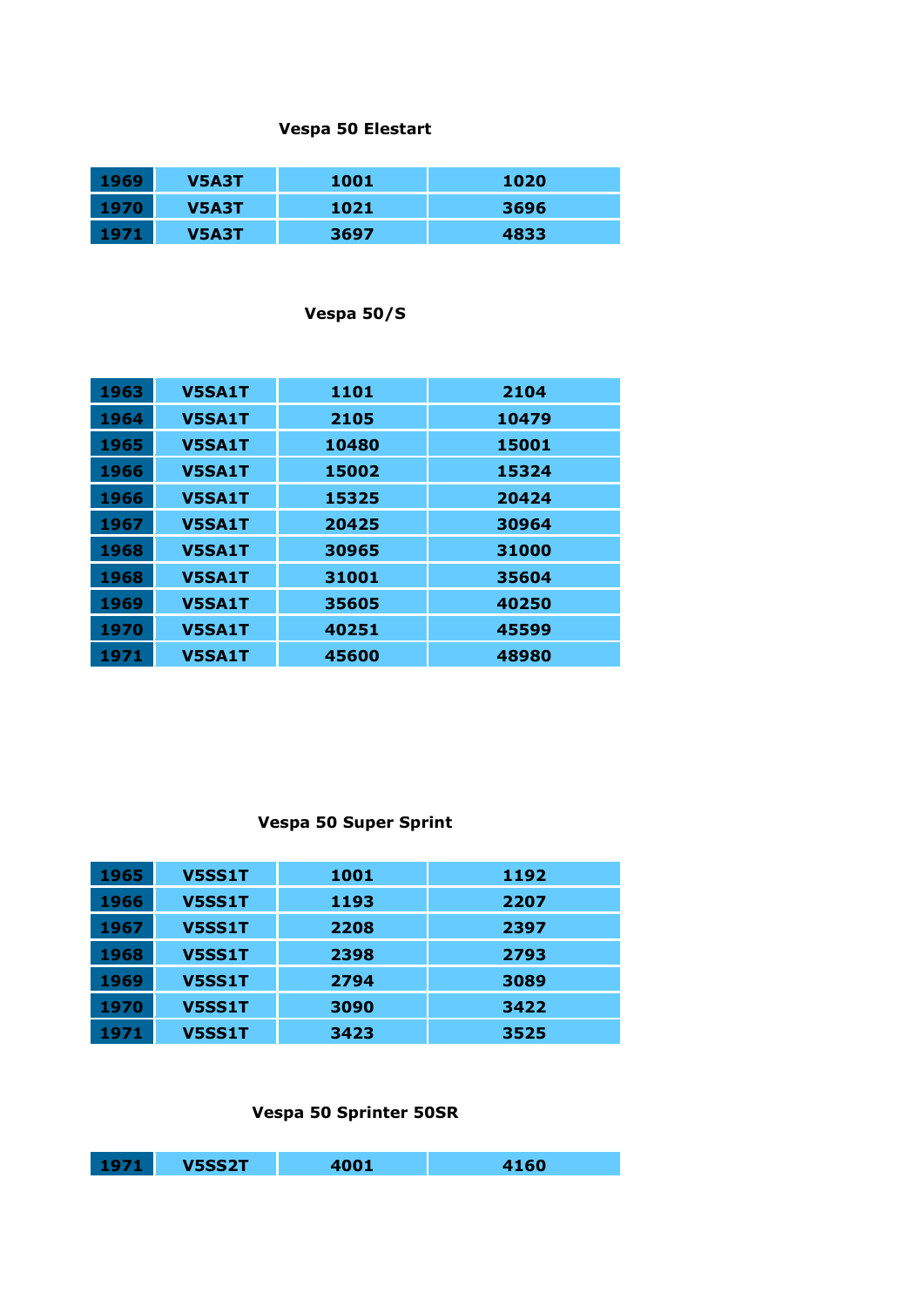### **Vespa 90**

| 1963        | <b>V9A1T</b> | 1001  | 2984  |
|-------------|--------------|-------|-------|
| 1964        | <b>V9A1T</b> | 2985  | 17549 |
| <b>1965</b> | <b>V9A1T</b> | 17550 | 21544 |
| 1966        | <b>V9A1T</b> | 21545 | 24130 |
| 1967        | <b>V9A1T</b> | 24131 | 25000 |
| 1967        | <b>V9A1T</b> | 25001 | 28000 |
| 1967        | <b>V9A1T</b> | 28001 | 28382 |
| 1968        | <b>V9A1T</b> | 28383 | 32255 |
| 1969        | <b>V9A1T</b> | 32256 | 36966 |
| 1970        | <b>V9A1T</b> | 36967 | 44721 |
| 1971        | V9A1T        | 44722 | 52905 |

#### **Vespa 90 Super Sprint**

| 1965 | V9SS1T        | <b>1001</b> | 2262 |
|------|---------------|-------------|------|
| 1966 | <b>V9SS1T</b> | 2263        | 4876 |
| 1967 | V9SS1T        | 4877        | 5026 |
| 1968 | V9SS1T        | 5027        | 5401 |
| 1969 | V9SS1T        | 5402        | 5678 |
| 1970 | V9SS1T        | 5679        | 6138 |
| 1971 | V9SS1T        | 6139        | 6309 |

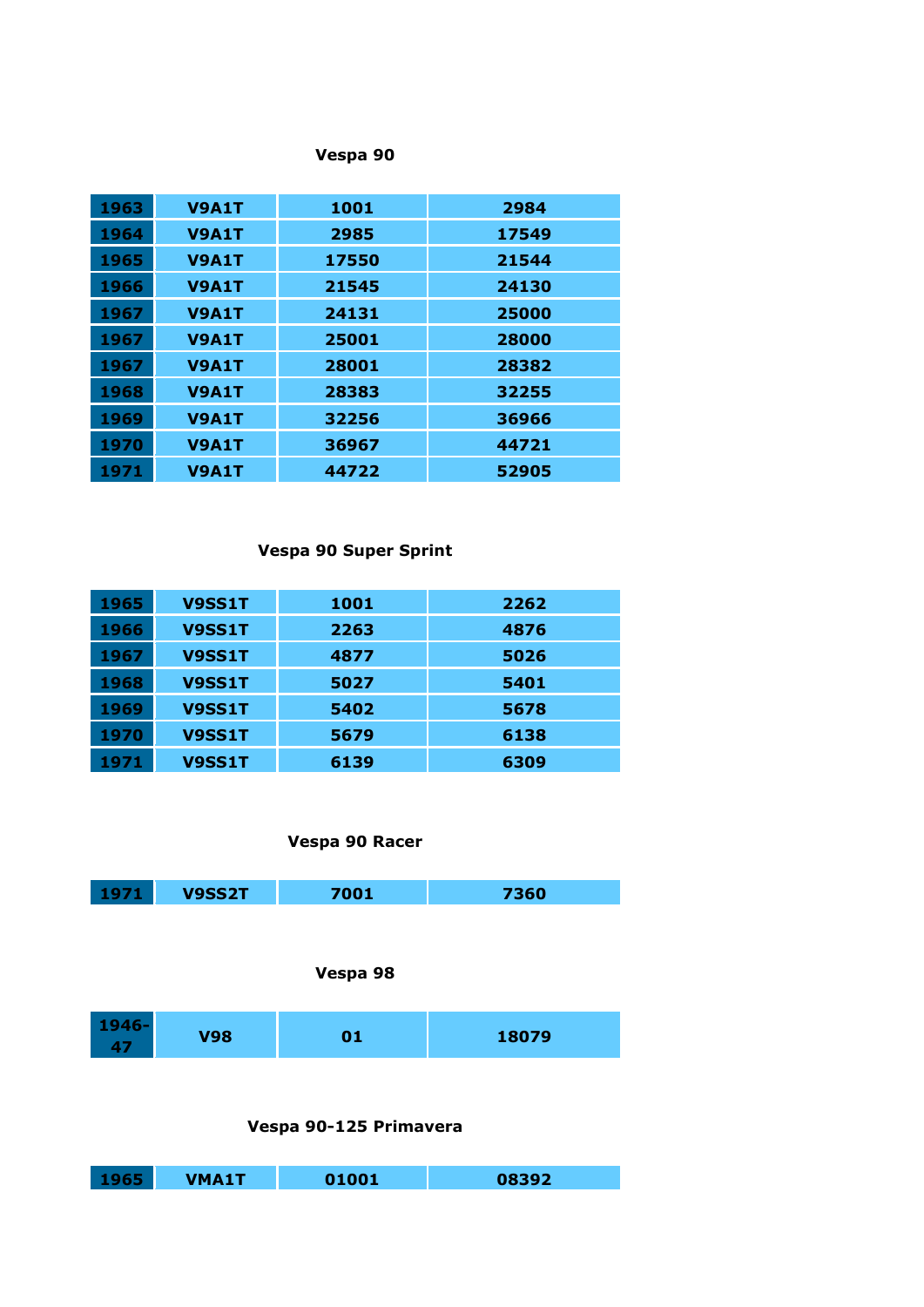| 1966 | <b>VMA1T</b> | 08393  |                  |
|------|--------------|--------|------------------|
|      |              |        | 014781           |
| 1967 | <b>VMA1T</b> | 014782 | 018100           |
| 1967 | <b>VMA2T</b> | 020001 | 022874           |
|      |              |        | <b>Primavera</b> |
| 1968 | <b>VMA2T</b> | 022875 | 031548           |
| 1969 | <b>VMA2T</b> | 031549 | 036266           |
| 1970 | <b>VMA2T</b> | 036267 | 042299           |
| 1971 | <b>VMA2T</b> | 042300 | 049703           |

# **Vespa 125**

| 1948-<br>50 | V1T-V15T          | 01      | 104096         |
|-------------|-------------------|---------|----------------|
| 1950-<br>52 | <b>V30T-V33T</b>  | 104097  | 251820         |
| 1952        | <b>VM1T</b>       | 01001   | 08830          |
| 1953        | <b>VM1T</b>       | 08831   | 085870         |
| 1953        | <b>VU1T</b>       | 1001    | 7001 (Vespa U) |
| 1953        | VM <sub>2</sub> T | 085871  | 0100619        |
| 1954        | <b>VM2T</b>       | 0100620 | 0176014        |
| 1954        | <b>VN1T</b>       | 01001   | 023000         |
| 1955        | <b>VN1T</b>       | 023001  | 050100         |
| 1956        | VN <sub>2</sub> T | 050101  | 096569         |
| 1957        | <b>VN2T</b>       | 096570  | 0125600        |
| 1957        | <b>VNA1T</b>      | 01001   | 010300         |
| 1958        | <b>VNA1T</b>      | 010301  | 068031         |
| 1958        | <b>VNA2T</b>      | 068032  | <b>0107007</b> |
| 1959        | <b>VNA2T</b>      | 0107008 | 0116431        |
| 1959        | <b>VNB1T</b>      | 01001   | 016275         |
| 1960        | <b>VNB1T</b>      | 016276  | 080686         |
| 1961        | <b>VNB1T</b>      | 080687  | 089850         |
| 1961        | <b>VNB2T</b>      | 01001   | 038699         |
| 1961        | <b>VNB3T</b>      | 034700  | 054414         |
| 1962        | <b>VNB3T</b>      | 054415  | 090395         |
| 1962        | <b>VNB4T</b>      | 090396  | 099700         |
| 1963        | <b>VNB4T</b>      | 099701  | 0136485        |
| 1963        | <b>VNB5T</b>      | 01001   | 07070          |
| 1964        | <b>VNB5T</b>      | 07071   | 043240         |
| 1964        | <b>VNB6T</b>      | 01001   | 07455          |
| 1965        | <b>VNB6T</b>      | 07456   | 035439         |
| 1965        | <b>VNC1T</b>      | 01001   | 04420          |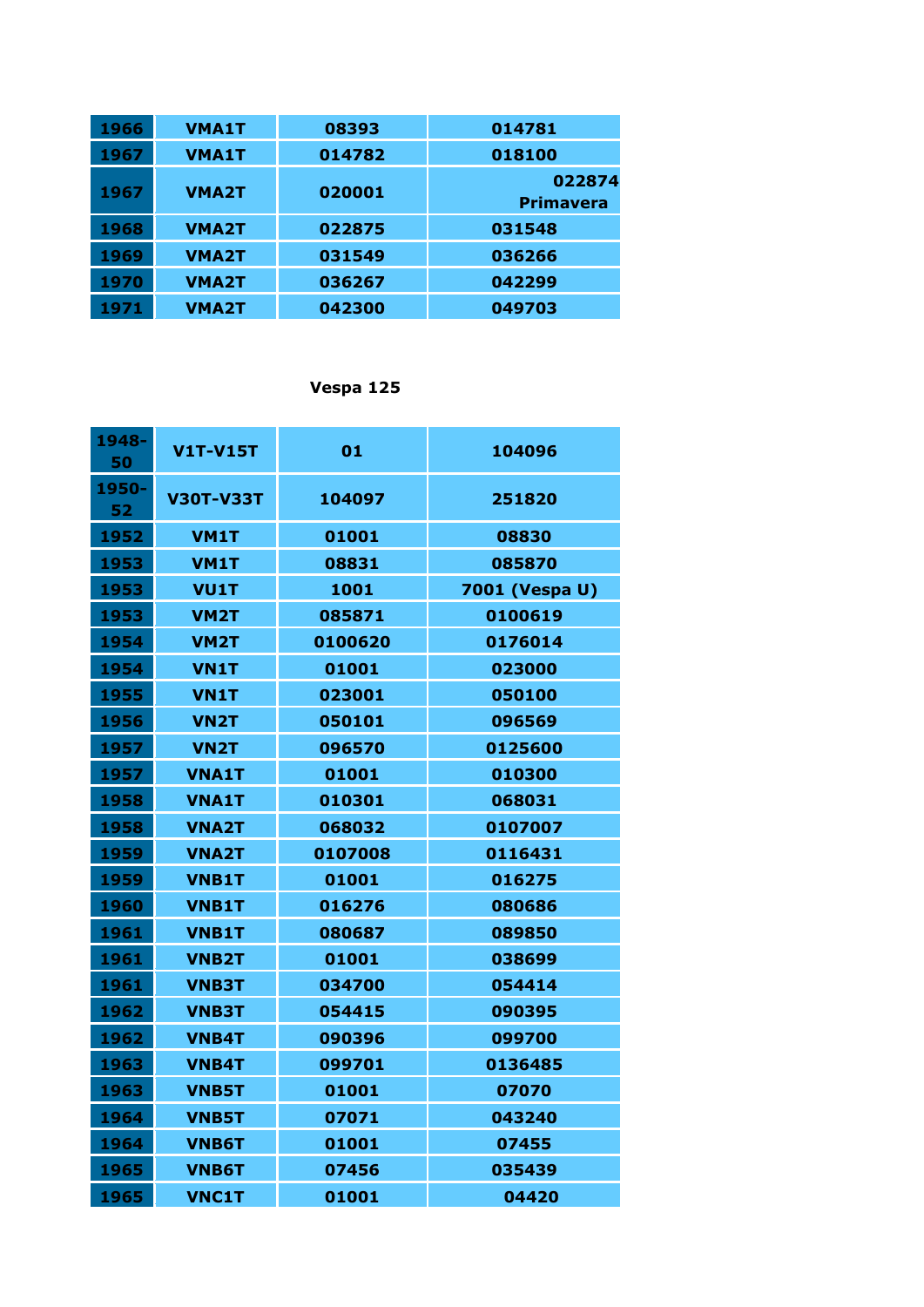|      |              |        | (Super) |
|------|--------------|--------|---------|
| 1966 | <b>VNB67</b> | 035440 | 037028  |
| 1966 | <b>VNC1T</b> | 04421  | 019044  |
| 1967 | <b>VNC1T</b> | 019045 | 023745  |
| 1968 | <b>VNC1T</b> | 023746 | 025076  |
| 1969 | <b>VNC1T</b> | 025077 | 025146  |

# **Vespa 125GT - 125Sprint**

| 1966 | <b>VNL2T</b> | 30001 | 35763 |
|------|--------------|-------|-------|
| 1967 | <b>VNL2T</b> | 35764 | 54602 |
| 1968 | <b>VNL2T</b> | 54603 | 65401 |
| 1969 | <b>VNL2T</b> | 65402 | 69847 |
| 1970 | <b>VNL2T</b> | 69848 | 73613 |
| 1971 | <b>VNL2T</b> | 73614 | 75821 |

#### **Vespa 125 GTR**

| 1968 | <b>VNL2T</b> | 100001 | 100751 |
|------|--------------|--------|--------|
| 1969 | <b>VNL2T</b> | 100752 | 107340 |
| 1970 | <b>VNL2T</b> | 107341 | 112897 |
| 1971 | <b>VNL2T</b> | 112898 | 117898 |

# **Vespa 150**

| 1954 | <b>VL1T</b>  | 1001   | 8173   |
|------|--------------|--------|--------|
| 1955 | <b>VL1T</b>  | 8174   | 17000  |
| 1955 | <b>VL2T</b>  | 17001  | 64970  |
| 1956 | <b>VL2T</b>  | 64971  | 93101  |
| 1956 | <b>VL3T</b>  | 93102  | 130693 |
| 1957 | <b>VL3T</b>  | 130694 | 132737 |
| 1957 | <b>VB1T</b>  | 1001   | 55375  |
| 1958 | <b>VB1T</b>  | 55376  | 99700  |
| 1958 | <b>VBA1T</b> | 1001   | 16515  |
| 1959 | <b>VBA1T</b> | 16516  | 88519  |
| 1960 | <b>VBA1T</b> | 88520  | 125040 |
| 1960 | <b>VBB1T</b> | 1001   | 16070  |
| 1961 | <b>VBB1T</b> | 16071  | 96683  |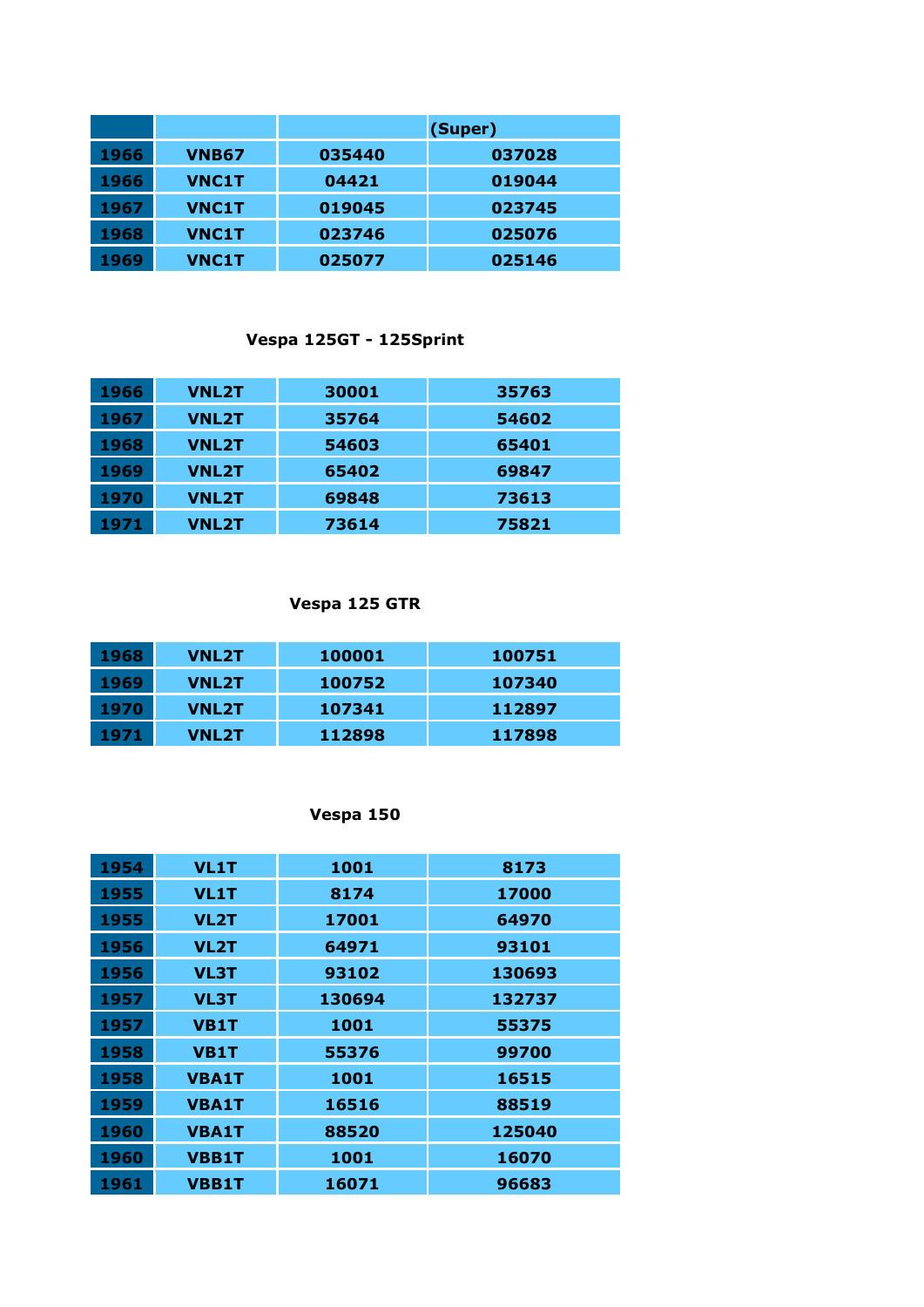| 1962 | <b>VBB1T</b> | 96684  | 146000                     |
|------|--------------|--------|----------------------------|
| 1962 | <b>VBB2T</b> | 146001 | 155712                     |
| 1963 | <b>VBB2T</b> | 155713 | 198232                     |
| 1964 | <b>VBB2T</b> | 198233 | 240757                     |
| 1965 | <b>VBB2T</b> | 240758 | 273260                     |
| 1965 | <b>VBC1T</b> | 1001   | 4295 (inizio 150<br>Super) |
| 1966 | <b>VBB2T</b> | 273261 | 279948                     |
| 1966 | <b>VBC1T</b> | 4296   | 43413                      |
| 1967 | <b>VBB2T</b> | 279949 | 280148                     |
| 1967 | <b>VBC1T</b> | 43414  | 61496                      |
| 1968 | <b>VBC1T</b> | 61497  | 80740                      |
| 1969 | <b>VBC1T</b> | 80741  | 100493                     |
| 1970 | <b>VBC1T</b> | 100494 | 125619                     |
| 1971 | <b>VBC1T</b> | 125620 | 151299                     |

**Vespa 150GL-150Sprint**

| 1957 | <b>VGL1T</b>  | 01001  | 010842                    |
|------|---------------|--------|---------------------------|
| 1958 | <b>VGL1T</b>  | 010843 | 016610                    |
| 1959 | <b>VGLA1T</b> | 01001  | 016000                    |
| 1960 | <b>VGLA1T</b> | 016001 | 031227                    |
| 1961 | <b>VGLA1T</b> | 031228 | 035267                    |
| 1961 | <b>VGLB1T</b> | 035268 | 043000                    |
| 1962 | <b>VGLB1T</b> | 043001 | 048294                    |
| 1962 | <b>VLA1T</b>  | 01001  | 05958                     |
| 1963 | <b>VLA1T</b>  | 05959  | 057103                    |
| 1964 | <b>VLA1T</b>  | 057104 | 078009                    |
| 1965 | <b>VLA1T</b>  | 078010 | 080855                    |
| 1965 | <b>VLB1T</b>  | 01001  | 026478 (inizio<br>Sprint) |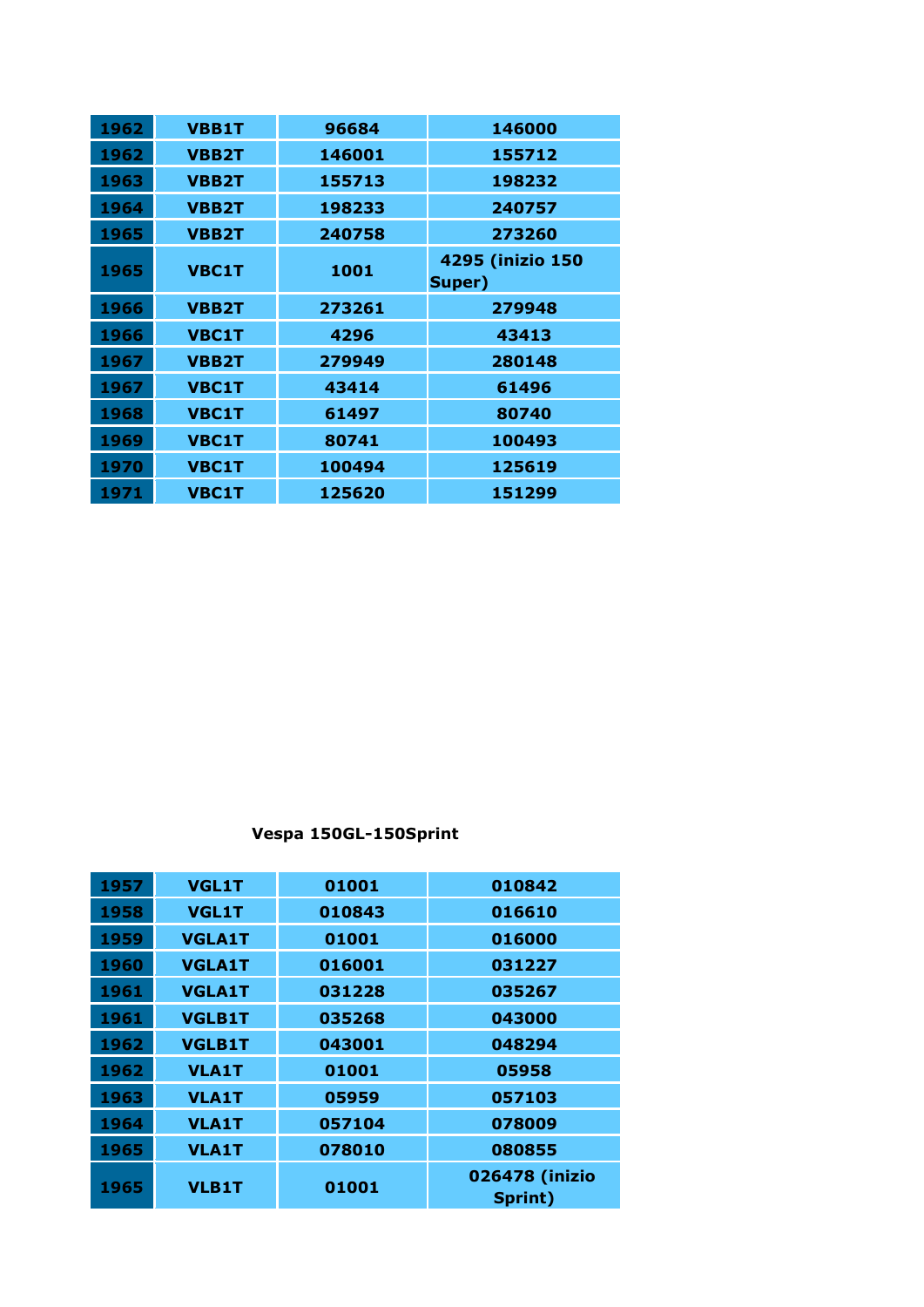| 1966 | <b>VLB1T</b> | 026479  | 039230                                        |
|------|--------------|---------|-----------------------------------------------|
| 1967 | <b>VLB1T</b> | 039231  | 063336                                        |
|      |              |         | (dal 050001 al 051523 il prefisso è<br>VLB2T) |
| 1968 | <b>VLB1T</b> | 063337  | 089260                                        |
| 1969 | <b>VLB1T</b> | 089261  | 0108325                                       |
| 1970 | <b>VLB1T</b> | 0108326 | 0132259                                       |
| 1971 | <b>VLB1T</b> | 0132260 | 1150937                                       |

### **Vespa 150 Sprint Veloce**

| 1969 | <b>VLB1T</b> | 0150001 | 0154384 |
|------|--------------|---------|---------|
| 1970 | <b>VLB1T</b> | 0154385 | 0159754 |
| 1971 | <b>VLB1T</b> | 0159755 | 0164041 |

# **Vespa 150GS-160GS**

| 1955 | <b>VS1T</b>  | 001001   | 0013300 (inizio 150) |
|------|--------------|----------|----------------------|
| 1956 | <b>VS2T</b>  | 0013301  | 0023310              |
| 1957 | <b>VS3T</b>  | 0023311  | 0035310              |
| 1958 | <b>VS4T</b>  | 0035311  | 0047350              |
| 1958 | <b>VS5T</b>  | 0047351  | 0052363              |
| 1959 | <b>VS5T</b>  | 0052364  | 0070128              |
| 1960 | <b>VS5T</b>  | 0070129  | 00104731             |
| 1961 | <b>VS5T</b>  | 00104732 | 00127350             |
| 1962 | <b>VSB1T</b> | 001001   | 0029970 (inizio 160) |
| 1963 | <b>VSB1T</b> | 0029971  | 00482501             |
| 1964 | <b>VSB1T</b> | 0048251  | 0061000              |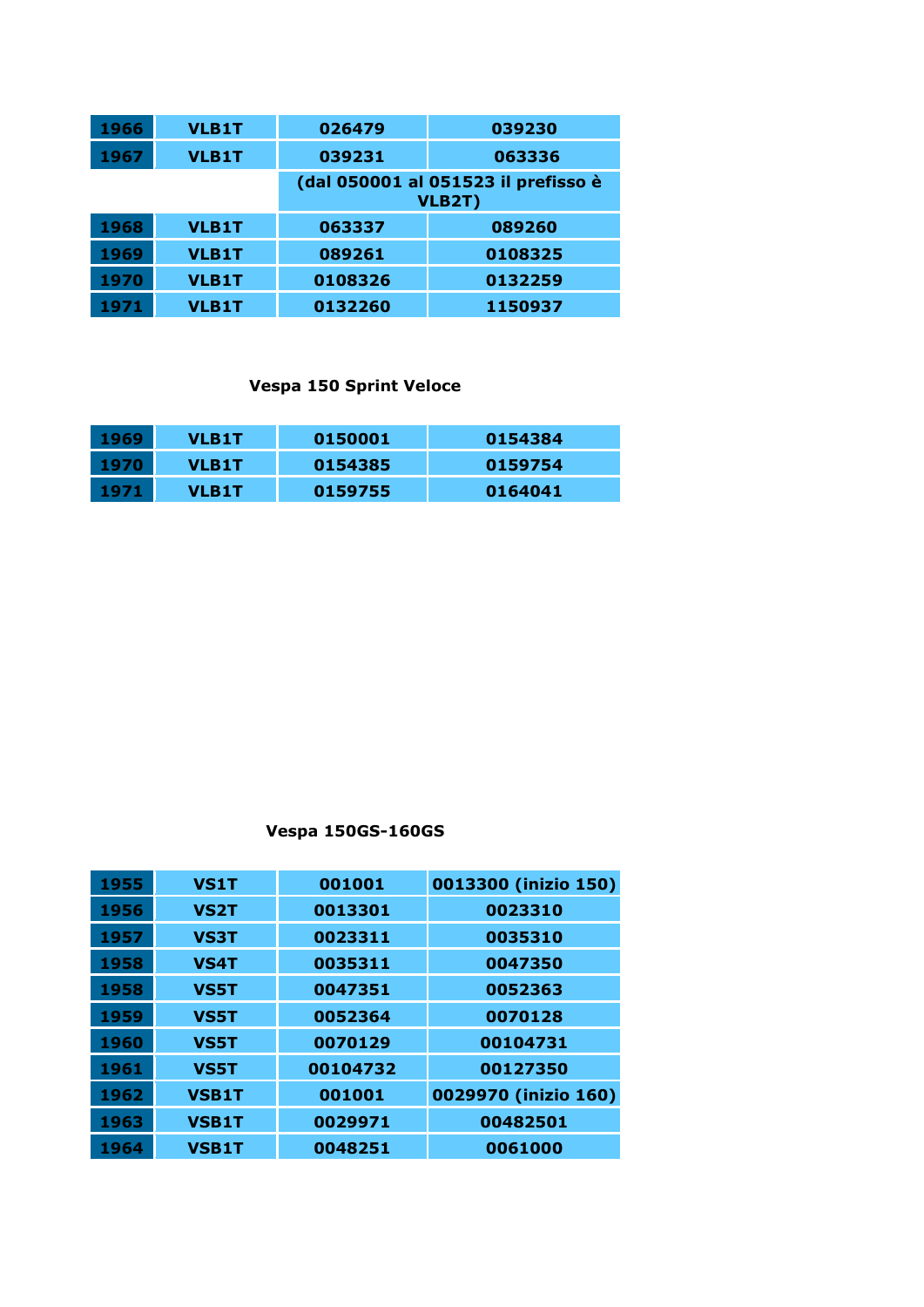#### **Vespa 180 Super Sport**

| 1964 | <b>VSC1T</b> | 001001  | 003120  |
|------|--------------|---------|---------|
| 1965 | <b>VSC1T</b> | 003121  | 0019720 |
| 1966 | <b>VSC1T</b> | 0019721 | 0025673 |
| 1967 | <b>VSC1T</b> | 0025674 | 0032632 |
| 1968 | <b>VSC1T</b> | 0032633 | 0036700 |

### **Vespa 180 Rally**

| 1968 | <b>VSD1T</b> | 001001  | 005328  |
|------|--------------|---------|---------|
| 1969 | <b>VSD1T</b> | 005329  | 0011537 |
| 1970 | <b>VSD1T</b> | 0011538 | 0017810 |
| 1971 | <b>VSD1T</b> | 0017811 | 0023348 |

# **Ape 50**

| 1969 | TL1T | <b>1001</b> | 6467                          |
|------|------|-------------|-------------------------------|
| 1970 | TL1T | 6468        | 10458                         |
| 1971 | TL1T | 10459       | 15096                         |
| 1971 | TL2T | 15097       | <b>15717 (motore</b><br>TL1M) |

# **Ape 125-50**

| TM1T | 1001      | 1611 |
|------|-----------|------|
| ™1 1 | 1612<br>. | つつつム |

### **Ape 125-150**

| $1947 -$<br>50 | <b>A1T-A11T</b>   |       | <b>10685 (inizio</b><br>125)  |
|----------------|-------------------|-------|-------------------------------|
| $1951 -$<br>52 | <b>A12T-A15T</b>  | 10686 | 20156                         |
| 1953           | AB1T              | 1001  | <b>10940 (inizio)</b><br>150) |
| 1954           | AB1T              | 10941 | 13969                         |
| 1954           | AB <sub>2</sub> T | 13970 | 19037                         |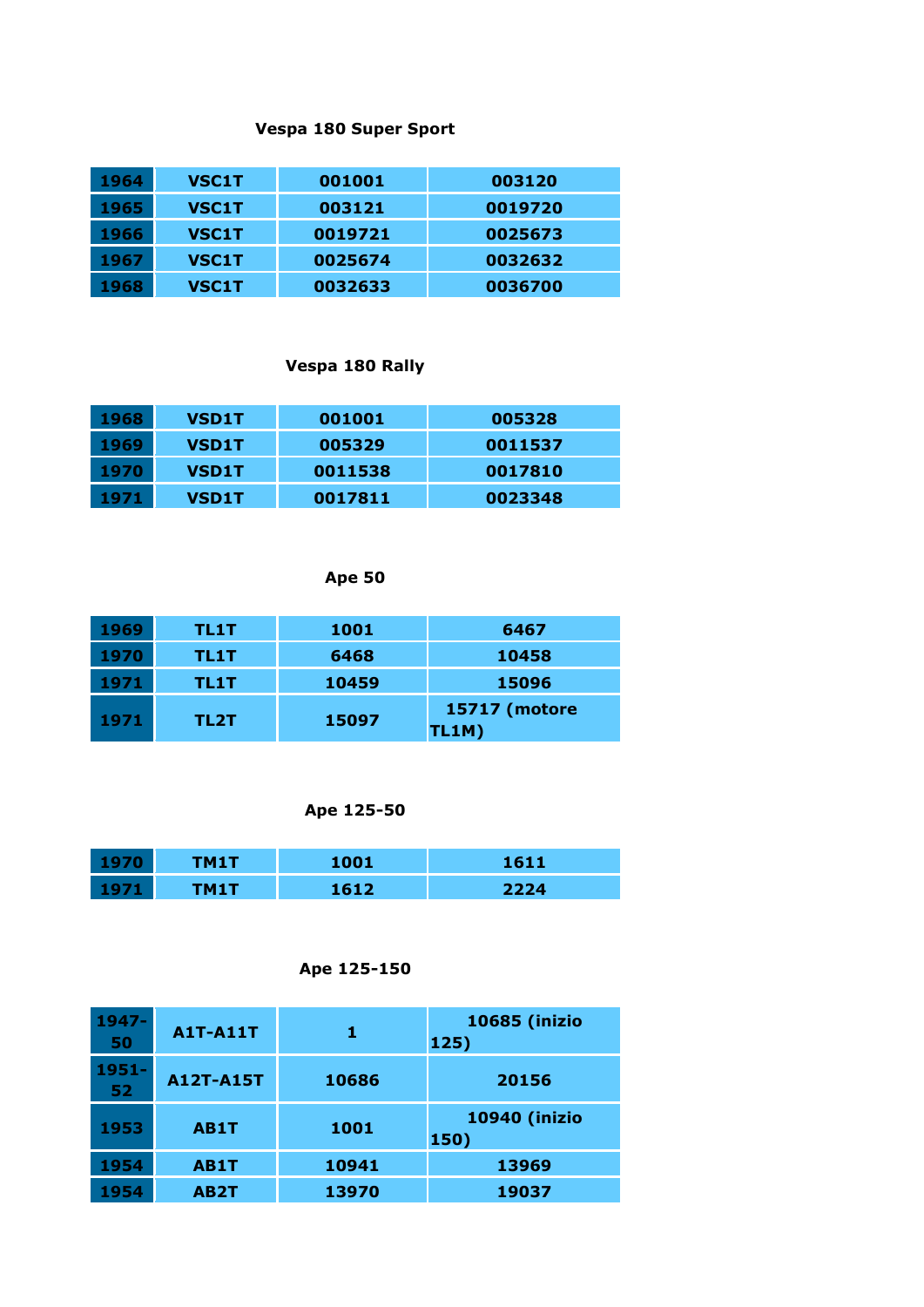| 1955 | AB3T              | 19038 | 28050  |
|------|-------------------|-------|--------|
| 1956 | AB4T              | 28051 | 24550  |
| 1956 | AC1T              | 1001  | 4522   |
| 1957 | AC1T              | 4523  | 23331  |
| 1958 | AC1T              | 23332 | 35520  |
| 1958 | AC <sub>2</sub> T | 35521 | 39856  |
| 1959 | AC2T              | 39857 | 56758  |
| 1960 | AC <sub>2</sub> T | 56759 | 65120  |
| 1960 | AC3T              | 65121 | 77121  |
| 1961 | AC3T              | 77122 | 102320 |
| 1962 | AC4T              | 1001  | 21587  |
| 1963 | AC4T              | 21588 | 49809  |
| 1964 | AC4T              | 49810 | 64380  |
| 1965 | AC4T              | 64381 | 72791  |
| 1966 | AC4T              | 72792 | 73535  |
| 1967 | AC4T              | 73536 | 73601  |

**Ape 125 (350)**

| 1965 | <b>AE01T</b> | 01001 | 01300           |
|------|--------------|-------|-----------------|
| 1966 | <b>AE01T</b> | 01301 | 02298           |
| 1967 | <b>AE01T</b> | 02299 | 03022           |
| 1967 | <b>AE02T</b> | 05001 | 05417           |
| 1968 | <b>AE02T</b> | 05418 | 06140           |
| 1969 | <b>AE02T</b> | 06141 | 06831           |
| 1970 | AE02T        | 06832 | 07436           |
| 1971 | <b>AE02T</b> | 07437 | 07643           |
| 1971 | <b>AE01T</b> | 07644 | 07666 (Francia) |

**Ape 150 (400)**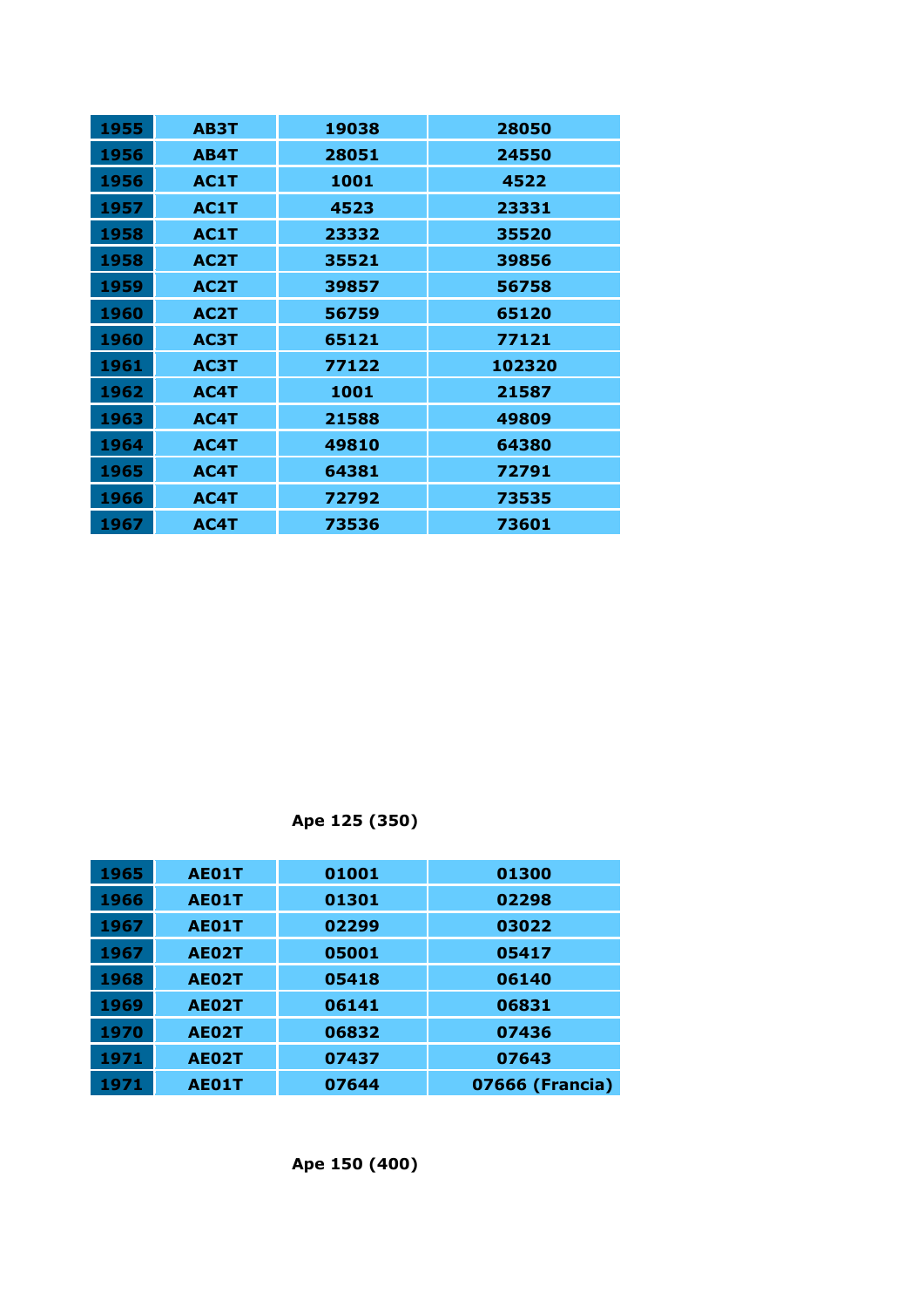| 1965 | AE1T              | 1001  | 1950  |
|------|-------------------|-------|-------|
| 1966 | AE1T              | 1951  | 7042  |
| 1967 | <b>AE1T</b>       | 7043  | 11137 |
| 1967 | AE <sub>2</sub> T | 12001 | 14596 |
| 1968 | AE1T              | 11138 | 11648 |
| 1968 | AE <sub>2</sub> T | 14597 | 20048 |
| 1969 | AE <sub>2</sub> T | 20049 | 24061 |
| 1970 | AE <sub>2</sub> T | 24062 | 27172 |
| 1971 | AE <sub>2</sub> T | 27172 | 28368 |

**Ape 175 (400R)**

| 1970 | AE3T | 1001 | 3538 |
|------|------|------|------|
| 1971 | AE3T | 3539 | 3999 |
| 1971 | AE3T | 4001 | 7355 |

**Ape 175 (450-500)**

| 1964 | AD1T              | 1001  | 19753       |
|------|-------------------|-------|-------------|
| 1965 | AD1T              | 19754 | 38077       |
| 1966 | AD1T              | 38078 | 50000 (450) |
| 1966 | AD1T              | 50001 | 61314 (500) |
| 1967 | AD1T              | 61315 | 73463       |
| 1967 | AD <sub>2</sub> T | 80001 | 86945       |
| 1968 | AD1T              | 73464 | 73493       |
| 1968 | AD <sub>2</sub> T | 86946 | 92603       |
| 1969 | AD <sub>2</sub> T | 92604 | 94952       |
| 1970 | AD <sub>2</sub> T | 94953 | 97744       |
| 1971 | AD <sub>2</sub> T | 97745 | 98249       |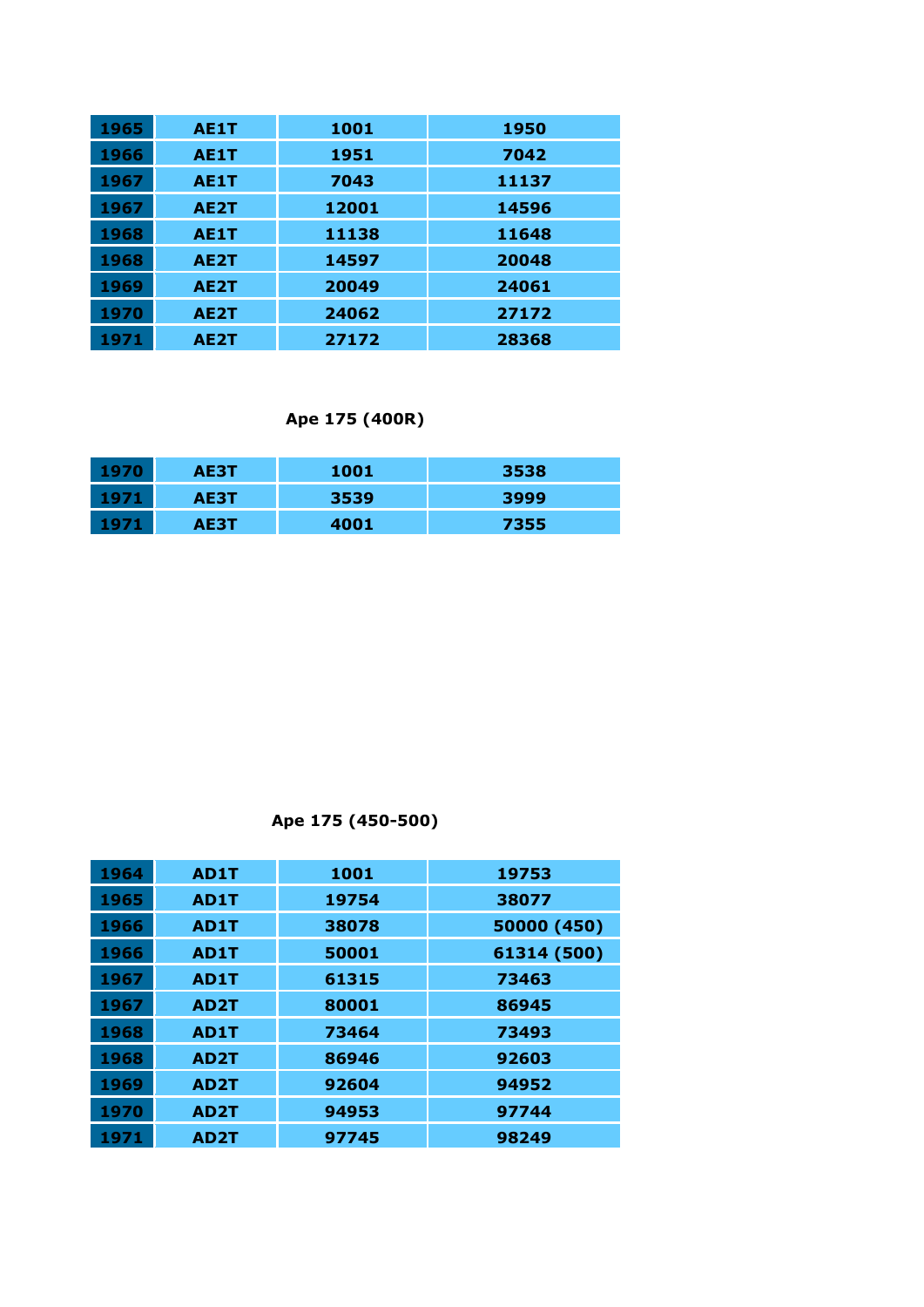#### **Pentaro 150-175**

| 1960 | <b>APA1T</b> | 1001 | 1190 |
|------|--------------|------|------|
| 1961 | <b>APB1T</b> | 1001 | 2260 |
| 1962 | <b>APB1T</b> | 2261 | 3031 |
| 1963 | <b>APB1T</b> | 3032 | 3773 |
| 1964 | <b>APB1T</b> | 3774 | 3860 |
| 1964 | <b>APC1T</b> | 1001 | 1074 |
| 1965 | <b>APC1T</b> | 1075 | 1362 |
| 1966 | <b>APC1T</b> | 1363 | 1588 |
| 1967 | <b>APC1T</b> | 1589 | 1693 |
| 1967 | <b>APC2T</b> | 3001 | 3036 |
| 1968 | <b>APC2T</b> | 3037 | 3119 |

# **Ape 190 (500/MPR)**

| 1968 | <b>MPR1T</b> | 01001 | 01051  |
|------|--------------|-------|--------|
| 1969 | <b>MPR1T</b> | 01052 | 04401  |
| 1970 | <b>MPR1T</b> | 04402 | 07842  |
| 1971 | <b>MPR1T</b> | 07843 | 011970 |

# **Ape 190 (550/MPA)**

| 1967 | <b>MPA1T</b> | 1001            | 2871         |
|------|--------------|-----------------|--------------|
| 1968 | <b>MPA1T</b> | 2872            | 22982        |
| 1969 | <b>MPA1T</b> | 22983           | 40400        |
|      |              |                 |              |
|      |              | (alcuni modelli | sono MPVC1T) |
| 1970 | <b>MPA1T</b> | 40401           | 51973        |

### **Ape 190 (600/Mv)**

| $1969^{\circ}$ | <b>MPV1T</b> | 1001 | 1198 (motore |
|----------------|--------------|------|--------------|
|                |              |      |              |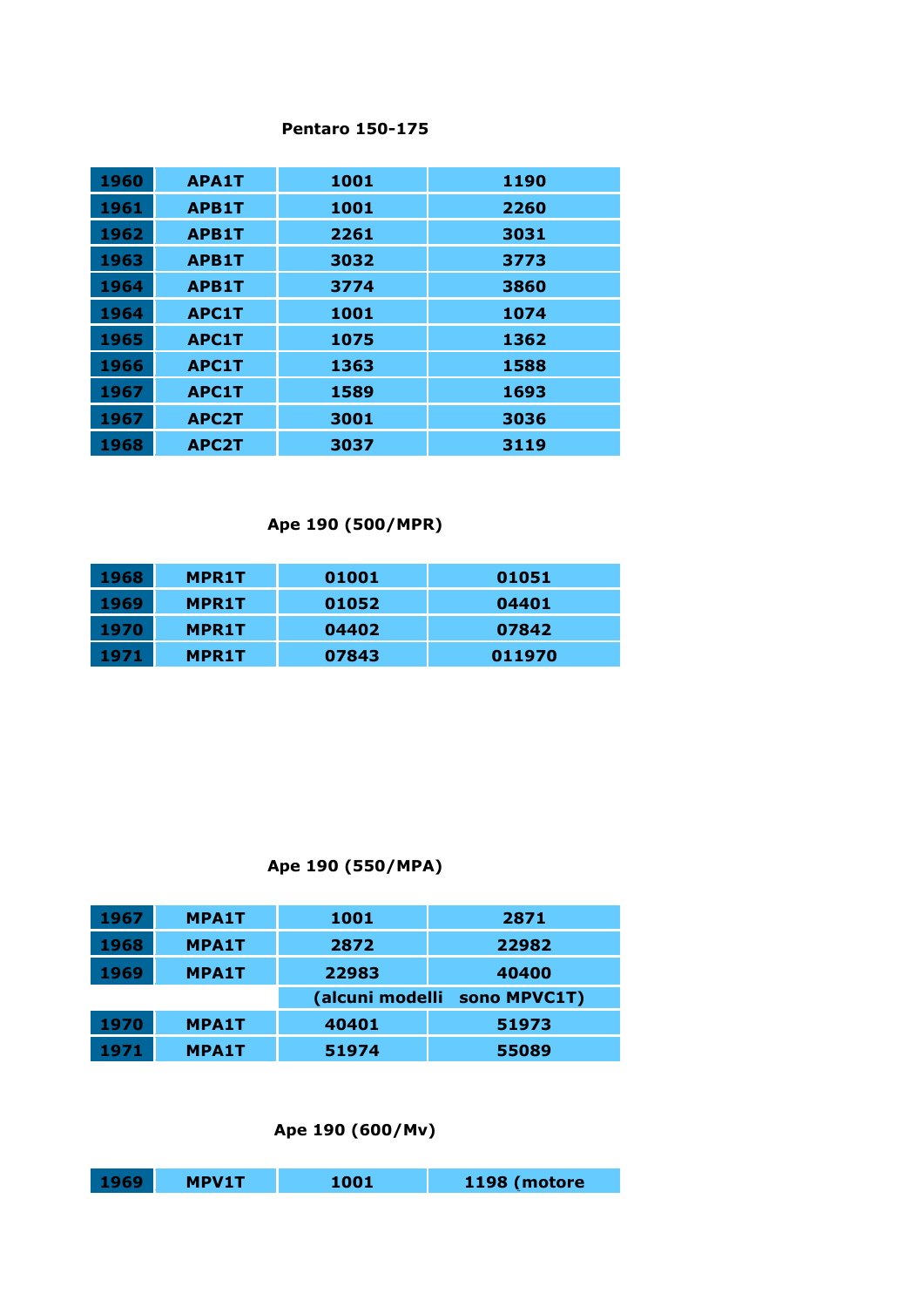|      |              |      | MPA1M)                       |
|------|--------------|------|------------------------------|
| 1970 | <b>MPV1T</b> | 1199 | 6986                         |
|      |              |      | (alcuni modelli sono MPVC1T) |
| 1971 | <b>MPV1T</b> | 6987 | 12277                        |

### **Ape 190 (600/MPM)**

| 1970 | <b>MPM1T</b> | 1001 | 3271 (motore<br>MPA1M) |
|------|--------------|------|------------------------|
| 1971 | <b>MPM1T</b> | 3272 | 13387                  |

# **Ape 125/MPF (Francia)**

| <b>MPM1T</b> | 01101 | 01064 |
|--------------|-------|-------|
| MPM1T        | 01065 | 01263 |

# **Sears Allstate Vespa 125 (USA)**

| 1951        | 788.100   |
|-------------|-----------|
| 1952        | 788.101   |
| 1952        | 788.102   |
| 1953-<br>54 | 788.103   |
| 1954-<br>55 | 788.104   |
| 1955-<br>56 | 788.94490 |
| 1956-<br>57 | 788.94491 |
| 1957-<br>58 | 788.94492 |
| 1958-       | 788.94493 |